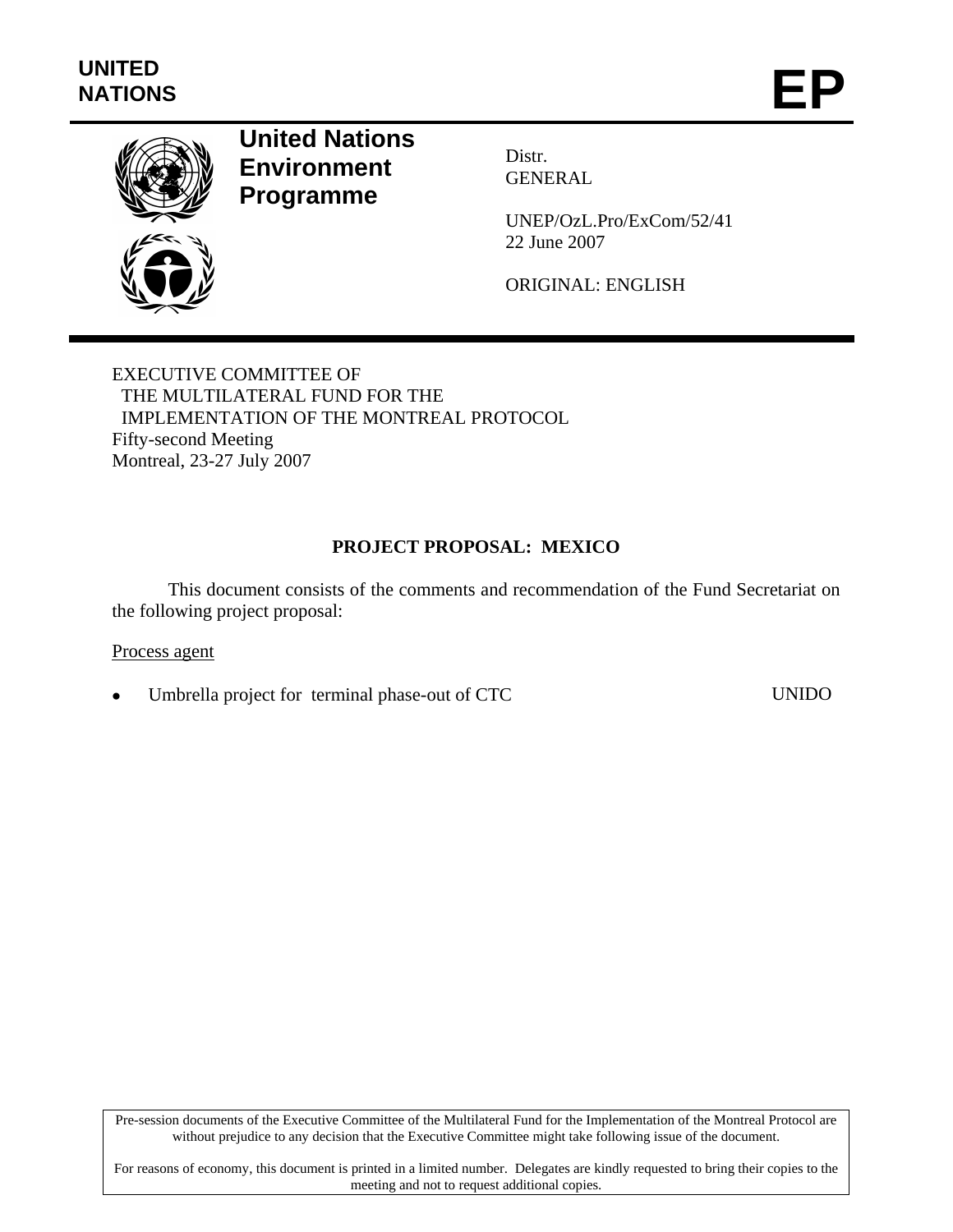# **PROJECT EVALUATION SHEET – NON-MULTI-YEAR PROJECT MEXICO**

| <b>PROJECT TITLE(S)</b>                                               |      |         | <b>BILATERAL/IMPLEMENTING AGENCY</b> |                     |                                                   |  |  |  |
|-----------------------------------------------------------------------|------|---------|--------------------------------------|---------------------|---------------------------------------------------|--|--|--|
| Umbrella project for terminal phase-out of CTC<br>(a)                 |      |         |                                      | <b>UNIDO</b>        |                                                   |  |  |  |
|                                                                       |      |         |                                      |                     |                                                   |  |  |  |
| NATIONAL CO-ORDINATING AGENCY                                         |      |         |                                      | UPO/SEMARNAT        |                                                   |  |  |  |
|                                                                       |      |         |                                      |                     |                                                   |  |  |  |
| <b>LATEST REPORTED CONSUMPTION DATA FOR ODS ADDRESSED IN PROJECT</b>  |      |         |                                      |                     |                                                   |  |  |  |
| A: ARTICLE-7 DATA (ODP TONNES, 2005, AS OF JANUARY 2007)              |      |         |                                      |                     |                                                   |  |  |  |
| Annex B, Group II                                                     | 89.5 |         |                                      |                     |                                                   |  |  |  |
| B: COUNTRY PROGRAMME SECTORAL DATA (ODP TONNES, 2006, AS OF MAY 2007) |      |         |                                      |                     |                                                   |  |  |  |
| <b>ODS</b><br>Subsector/quantity                                      |      |         |                                      |                     |                                                   |  |  |  |
| <b>CTC</b><br>0.09                                                    |      |         |                                      |                     |                                                   |  |  |  |
|                                                                       |      |         |                                      |                     |                                                   |  |  |  |
| CFC consumption remaining eligible for funding (ODP tonnes)           |      |         |                                      |                     | n/a                                               |  |  |  |
|                                                                       |      |         |                                      |                     |                                                   |  |  |  |
| <b>CURRENT YEAR BUSINESS PLAN ALLOCATIONS</b>                         |      |         | Funding US \$                        |                     | Phase-out ODP tonnes                              |  |  |  |
|                                                                       |      | (a)     | 1,075,000                            |                     | 89.5                                              |  |  |  |
|                                                                       |      |         |                                      |                     |                                                   |  |  |  |
| <b>PROJECT TITLE:</b>                                                 |      |         |                                      |                     | Umbrella project for terminal<br>phase out of CTC |  |  |  |
| ODS use at enterprise (ODP tonnes):                                   |      |         |                                      | 87.29               |                                                   |  |  |  |
| ODS to be phased out (ODP tonnes):                                    |      |         |                                      | 87.29               |                                                   |  |  |  |
| ODS to be phased in (ODP tonnes):                                     |      |         |                                      | $\Omega$            |                                                   |  |  |  |
| Project duration (months):                                            |      |         | 12                                   |                     |                                                   |  |  |  |
| Initial amount requested (US \$):                                     |      |         |                                      | 1,793,651           |                                                   |  |  |  |
| Final project costs (US \$):                                          |      |         |                                      |                     |                                                   |  |  |  |
| <b>Incremental Capital Cost:</b>                                      |      |         |                                      | 1,545,495           |                                                   |  |  |  |
| Contingency (10 %):                                                   |      |         |                                      | 154,550             |                                                   |  |  |  |
| <b>Incremental Operating Cost:</b>                                    |      |         |                                      |                     | 3,806                                             |  |  |  |
| P & M, Technical Support:                                             |      |         |                                      | 89,800              |                                                   |  |  |  |
| <b>Total Project Cost:</b>                                            |      |         |                                      | 1,793,651           |                                                   |  |  |  |
| Local ownership $(\% )$ :                                             |      |         |                                      | 100                 |                                                   |  |  |  |
| Export component (%):                                                 |      |         |                                      | $\Omega$            |                                                   |  |  |  |
| Requested grant (US \$):                                              |      |         |                                      | 1,793,651           |                                                   |  |  |  |
| Cost-effectiveness (US \$/kg):                                        |      |         | 20.55                                |                     |                                                   |  |  |  |
| Implementing agency support cost (US \$):                             |      |         | 134,524                              |                     |                                                   |  |  |  |
| Total cost of project to Multilateral Fund (US \$):                   |      |         | 1,928,175                            |                     |                                                   |  |  |  |
| Status of counterpart funding (Y/N):                                  |      |         |                                      | Y<br>$\overline{Y}$ |                                                   |  |  |  |
| Project monitoring milestones included (Y/N):                         |      |         |                                      |                     |                                                   |  |  |  |
| <b>SECRETARIAT'S RECOMMENDATION</b>                                   |      | Pending |                                      |                     |                                                   |  |  |  |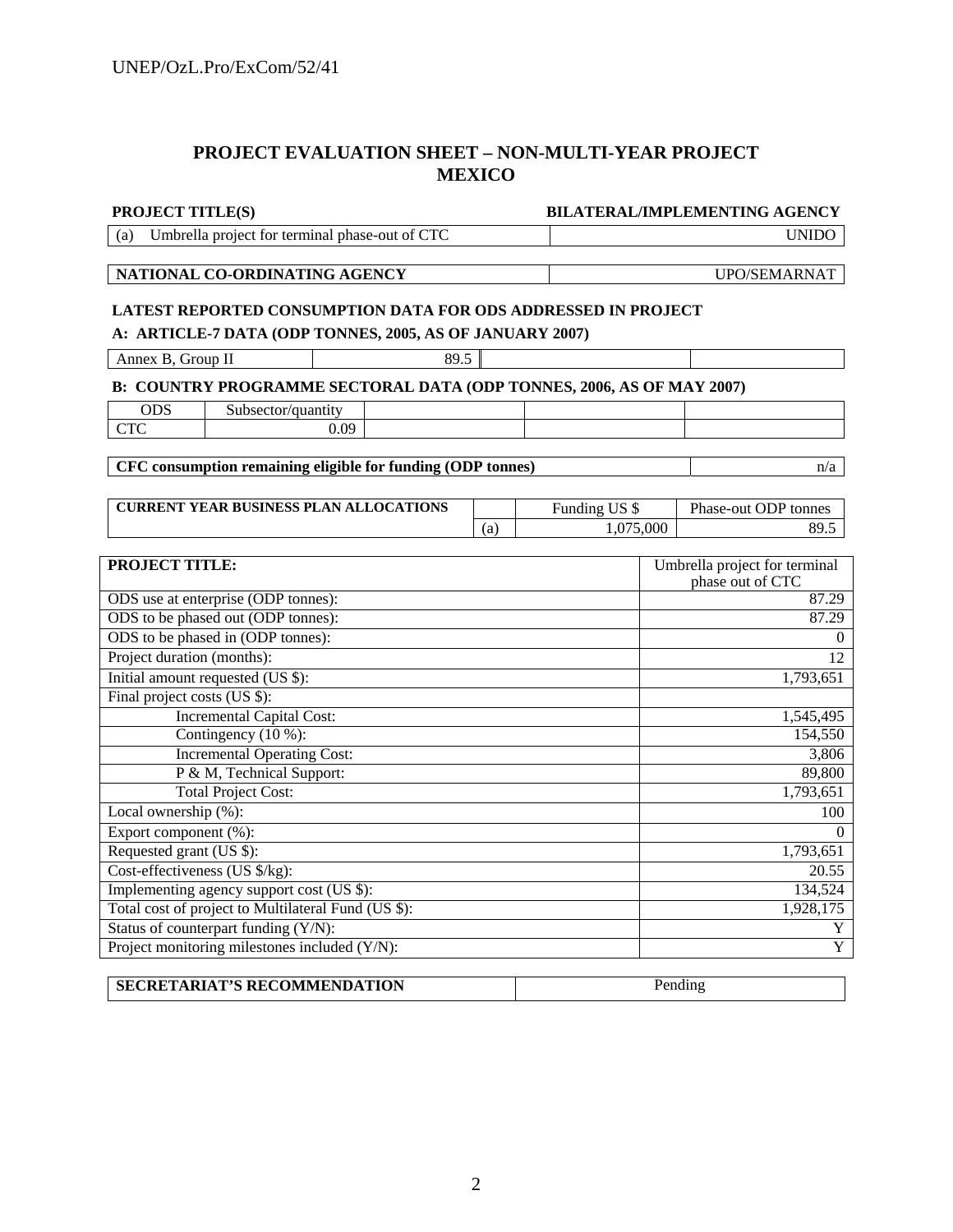## **PROJECT DESCRIPTION**

### **Background**

1. On behalf of the Government of Mexico, UNIDO has submitted an umbrella project for terminal phase-out of CTC for consideration by the  $52<sup>nd</sup>$  Meeting of the Executive Committee. The objectives of this umbrella project are:

- (a) To phase out the use of 86.6 ODP tonnes of CTC as process agent in the production of chlorine at Coatzacoalcos, Veracruz, Mexico; and
- (b) To reduce to almost zero the remaining CTC consumption for laboratory use in 2009 through technical assistance, recognising that there will still be some minimal laboratory uses for which no substitutes have yet been determined.
- 2. The requested grant is US \$1,793,651 plus agency support cost of US \$134,524.

### **Solvent sector and process agent consumption in Mexico**

3. The survey conducted in 2007 identified one enterprise using CTC as a process agent and numerous small ones using CTC for laboratory and analytical applications.

4. No specific CTC phase-out projects have been proposed or implemented in Mexico so far, since the consumption of CTC had been mistakenly reported as feedstock. The main use of CTC in the solvent sector in Mexico is by Mexichem Derivados S.A. de C.V. This company is a chlorine and sodium hydroxide manufacturer using CTC as process agent for chlorine recovery in tail gases. In the period from 1994 to 2004 the amounts imported for this use were, by mistake, considered and reported as feedstock. This situation resulted in the establishment of a baseline of zero ODP tonnes, based on the reported zero consumption of CTC for the years 1998 to 2000.

5. In 2004, the Ozone Unit identified this irregularity and carried out a detailed study of the use of the CTC as a process agent in the Mexichem Derivados facility. Following this survey, Mexico asked the Ozone Secretariat to review the case for change of its CTC baseline. The request was considered at the 18th Meeting of Parties and accepted in decision XVIII/29. This decision established the baseline at a level of 187.517 ODP tonnes.

6. The Government of Mexico reported its 2005 CTC consumption to be 89.54 ODP tonnes, exceeding the maximum allowable consumption for that year. It was noted by the Meeting of the Parties that Mexico was in non-compliance with the CTC control measures under the Protocol. In a plan of action, it committed itself to reduce its 2005 CTC consumption to 9.376 ODP tonnes in 2008 and to zero ODP tonnes in 2009. Parties urged the Government of Mexico to work with the relevant implementing agencies to implement the plan of action to phase out consumption of CTC. Decision XVIII/30 of the  $18<sup>th</sup>$  Meeting of the Parties reflects the above.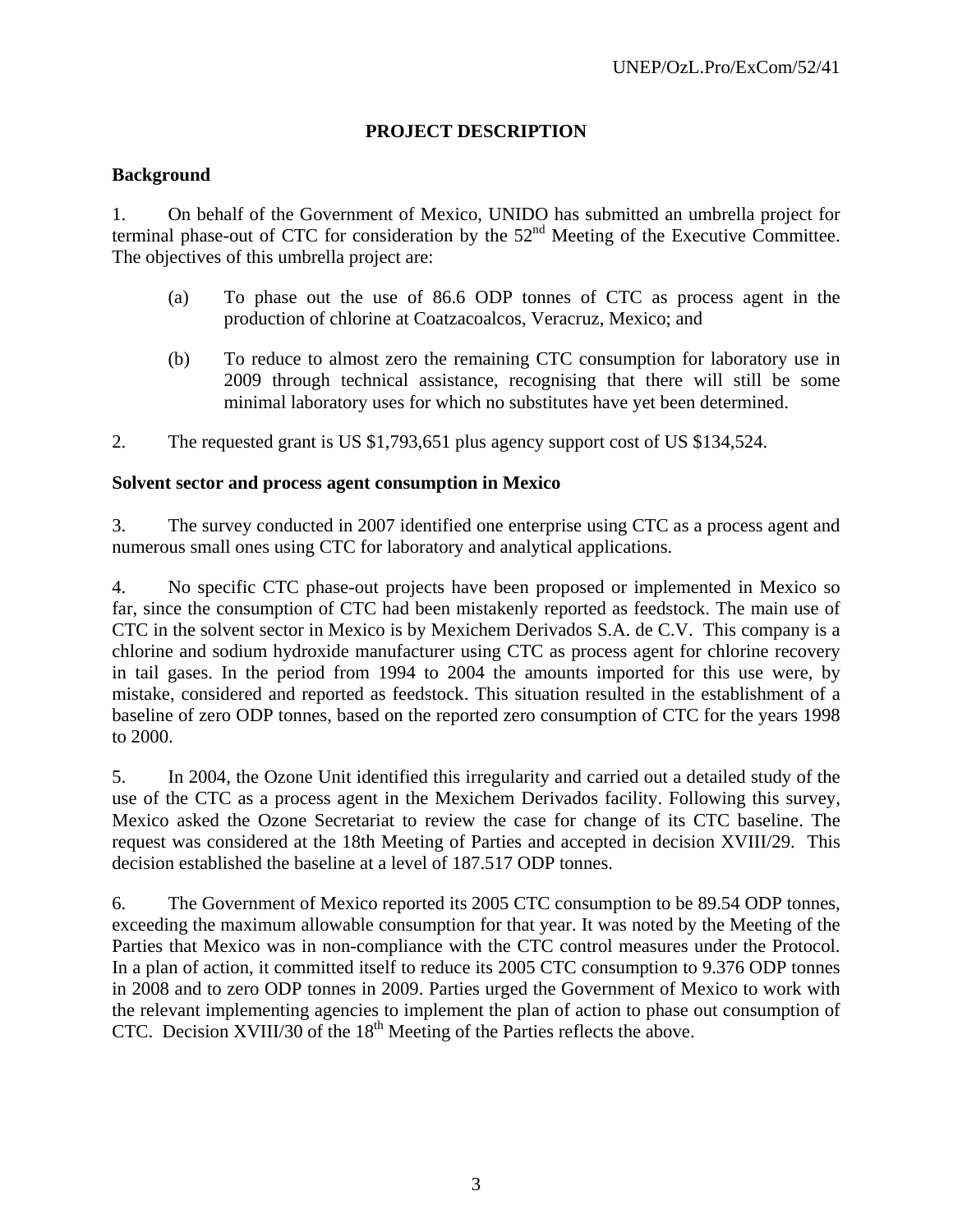## **The Government strategy**

7. The Government of Mexico has set the objective to phase-out CTC consumption by the end of 2008. This target will be achieved through investment and technical assistance components according to the following schedule:

| Year (as of | <b>CTC Phase-out Target (ODP</b> |  |  |  |  |
|-------------|----------------------------------|--|--|--|--|
| 1 January)  | tonnes)                          |  |  |  |  |
| 2007        | 80.164                           |  |  |  |  |
| 2008        | 9.376                            |  |  |  |  |
| Total       |                                  |  |  |  |  |

### **Technical assistance component**

8. CTC consumption of 0.66 ODP tonnes for laboratory and analytical use will be phased out through interaction with the laboratory users. Technology assistance to facilitate sustainability of CTC-free processes will be provided and two four-day national workshops conducted. The cost proposed for the technical assistance component amounts to US\$ 89,800.

### **Investment component**

9. The investment component covers the phase-out of the consumption of 86.6 ODP tonnes of CTC as a process agent in the production of chlorine at Mexichem Derivados. The plant began its operations in 1981 as a government-owned enterprise, and now belongs to the Mexichem Group, which is 100% Mexican private ownership. The average chlorine production rate is 675 tonnes/day. Mexichem Derivados is the main producer of chlorine and caustic soda in Mexico.

10. Chlorine and caustic soda are produced from the brine solution of sodium chloride which is received through direct piping from salt mines. The brine is then purified, heated, saturated and fed continuously to the electrolysis cells where the basic electrochemical reaction takes place producing chlorine, hydrogen (gases) and diluted caustic soda (NaOH) solution. The wet gaseous chlorine passes through a drying system. Gaseous dry chlorine and other non-condensable gases are compressed in a screw compressor to reach a pressure of 4.0 bar. The compressed chlorine stream enters the condensers (chilled by CFC-12) where it is cooled to 3.5 °C so that most of the chlorine (95%) changes to the liquid state and is drained to storage tanks. A stream of tail gas from the first liquefaction has a chlorine content of 60%, the remaining being non-condensable compounds. The overall stream is compressed further and subsequently condensed. During this second stage of liquefaction, approximately 50% of the chlorine contained in the tail gas is recovered. In the third stage of the process of chlorine recovery, the remaining gas stream enters into a system in which chlorine is absorbed in cooled carbon tetrachloride, followed by separation of CTC and chlorine. Small quantities of CTC remain in the chlorine after separation.

11. The remaining tail gas ("off gas"), containing CTC vapour enters the CTC control and recovery system where the major portion of CTC is recovered and re-circulated to the chlorine recovery process. Even though the present process uses an additional activated carbon absorption unit for collecting the traces of CTC from the off-gas, a relatively large amount of CTC is lost during the operations every year. In 2006, the total CTC losses (make-up quantity) amounted to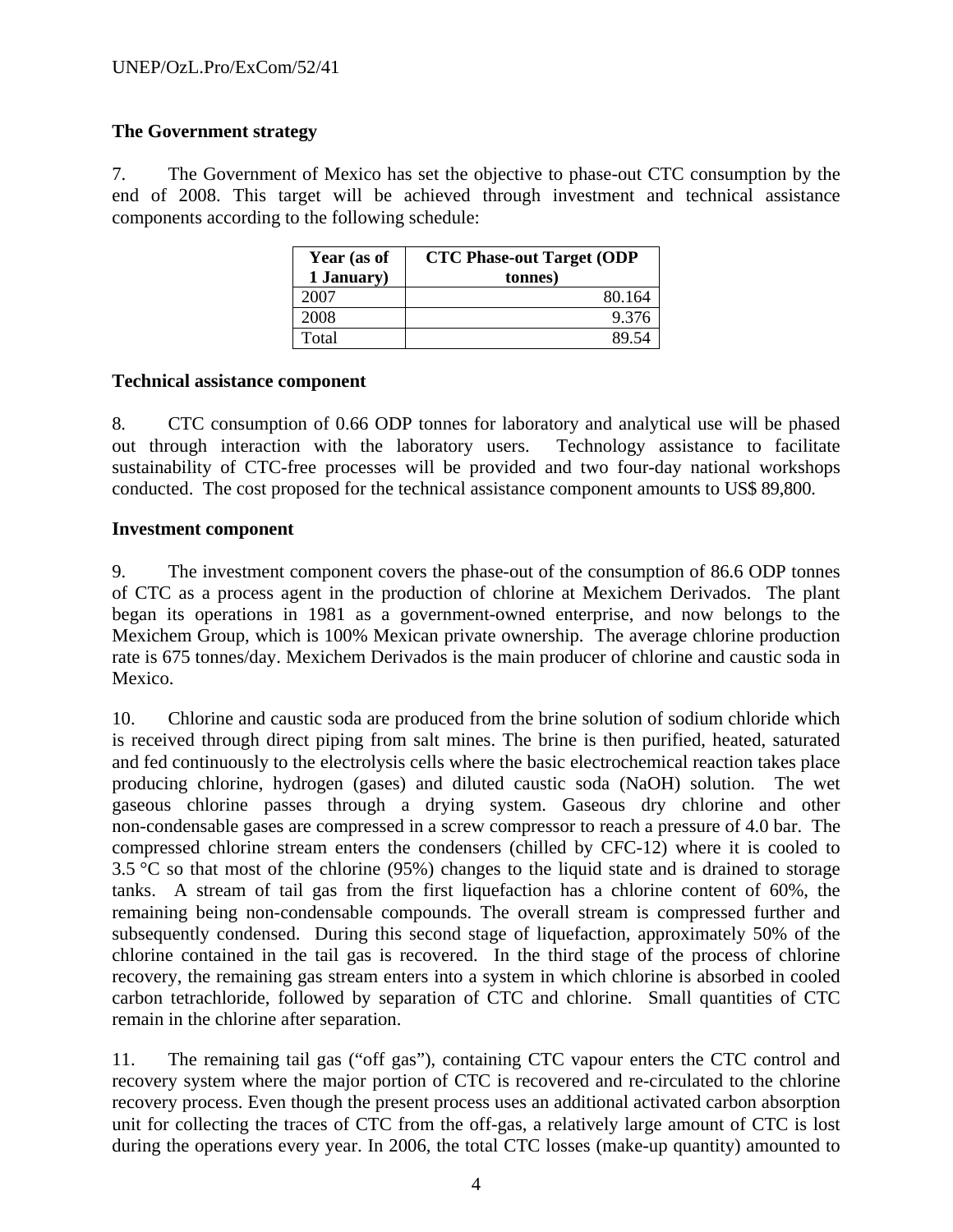| Point          | <b>Description</b>                                                                    | <b>Quantity in</b> | $\frac{0}{0}$ |
|----------------|---------------------------------------------------------------------------------------|--------------------|---------------|
| No.            |                                                                                       | МT                 |               |
|                |                                                                                       |                    |               |
| $\mathbf{1}$   | Vent emission from CTC main storage tank (working +<br>breathing)                     | 0.045              | 0.06          |
| $\overline{2}$ | Fugitive emissions in CTC handling system (pumps, seals,<br>connections, etc)         | 1.976              | 2.52          |
| 3              | CTC fugitive emissions during Cl2 liquid tank car and cylinder<br>filling operations  | 0.142              | 0.18          |
| $\overline{4}$ | CTC fugitive emission from N2 losses during regeneration<br>cycles                    | 0.200              | 1.19          |
| 5              | CTC losses via high quality liquid Cl2 product (31 ppm CTC<br>content)                | 0.930              | 0.25          |
| 6              | CTC losses via national standard quality liquid Cl2 product<br>$(326$ ppm CTC $)$     | 22.855             | 50.26         |
| $\overline{7}$ | CTC losses via gaseous Cl2 product sent to one main customer<br>(326 ppm CTC content) | 39.363             | 29.18         |
| 8              | CTC vent emission from Activated Carbon Recovery System<br>("off gas")                | 12.803             | 16.35         |
|                | Total                                                                                 | 78.75              | 100.00        |

78.75 MT with the total chlorine production to be equal to 251,989 MT. The sources of CTC loss are quantified in the table below based on plant data:

12. CTC can be present in the chlorine sold to customers because the chlorine recovered from CTC absorption contains traces of CTC and is mixed with other chlorine streams. The CTC content in the chlorine gas for sale enters the environment after the chlorine has been used in various chemical processes (chlorination, VCM manufacture, potable water treatment, etc.)

#### **Proposed process, technology selection and justification**

13. To phase out CTC usage from the present process, four options have been taken into consideration:

- (a) To sell the remaining chlorine content in the tail gas directly to one main customer as is;
- (b) To react the chlorine gas stream after the first liquefaction step with hydrogen to hydrochloric acid and to sell the hydrochloric acid thus manufactured;
- (c) To absorb the chlorine remaining after the first liquefaction step in a caustic soda solution and sell the resulting sodium hypochlorite solution; or
- (d) To deep cool the chlorine gas table from the first liquefaction step so that only a very limited amount of chlorine remains, which can then be decomposed to oxygen and sodium chloride after absorption in a caustic soda solution.

14. Economic and market evaluation of the different options has been carried out by the company. The first option could be considered as the most cost effective, but could not be chosen due to downstream use specifications of the customer that could not be fulfilled. The second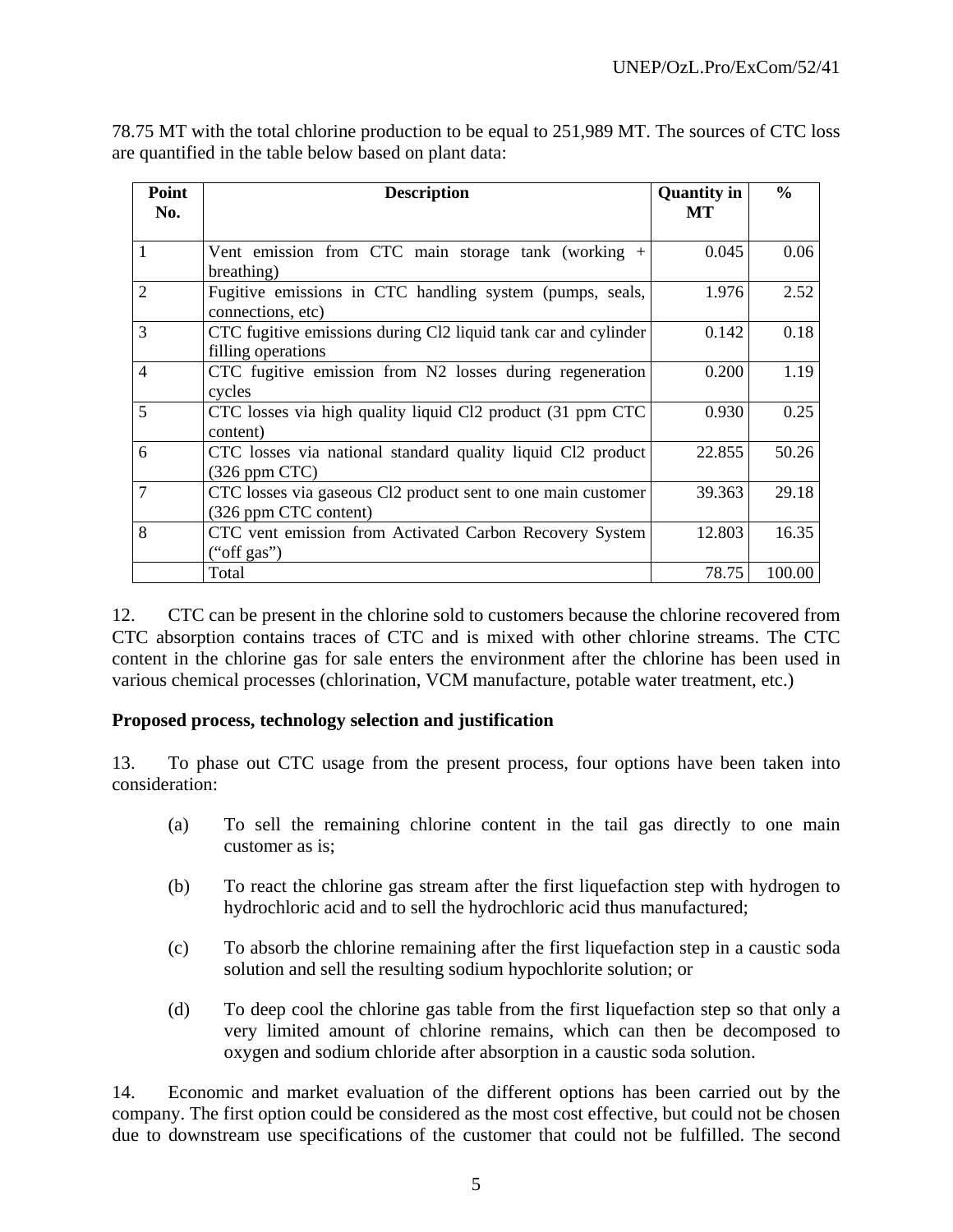option transforms the chlorine content in the tail gas into hydrochloric acid for sale. However, the Mexican market has many large hydrochloric acid producers and the main customers are situated far away, adding significant transportation costs. The installation cost for a 120 t/day capacity HCl (32%) plant is as much as US \$4 million, both of which issues make this solution unprofitable. The third option is to absorb the chlorine content into a caustic soda solution and sell the resulting sodium hypochlorite to the market. This option was also found to be ineffective because of high transportation costs and a required investments of about US \$3.6 million. The fourth option of using the cascade refrigeration system appears to be the most efficient in terms of chlorine recovery and cost.

15. The incremental capital cost covers the installation of a two stage refrigeration system amounting to US \$1,700,045, including 10% contingency. The incremental operating cost (IOC) is calculated on the basis of a comparison of the pre-project and post-project costs for the CTC process agent, steam electricity, chemicals and additional post-project cost to compensate for a decrease in chlorine production. IOC is calculated to be US \$3,806. The counterpart contribution to the project covers the cost of training, testing, installation, commissioning, a sniff gas treatment unit, instrumentation and transport amounting in total to US \$538,311. The total requested grant for the investment component is equal to US \$1,703,851.

## **SECRETARIAT'S COMMENTS AND RECOMMENDATION**

## **COMMENTS**

16. Under the technical assistance component, the Secretariat has drawn the attention of UNIDO to decision  $45/14$  taken at the  $45<sup>th</sup>$  Meeting. This decision refers to the issue of the phase out of small volumes of CTC and TCA consumption. It indicates that, "depending on the level of consumption, funding for technical assistance would range between US \$20,000 and US \$40,000, to be determined on a case-by-case basis." Since then, the Executive Committee approved 12 projects with a funding level ranging between US \$20,000 and US \$40,000. The higher range has been applied to countries with consumption of about 2.0 ODP tonnes. Accordingly, the funding of US \$40,000 has been recommended for the CTC technical assistance component in Mexico to phase out 0.66 ODP tonnes of CTC.

17. Under the investment component, the Secretariat noted that the recovery of chlorine in tail gas from production of chlorine applied by Mexichem Derivados is included in the list of uses of controlled substances as a process agent as per decision XVII/7 of the Parties to the Montreal Protocol.

18. The Secretariat has investigated the second option in technology selection to react chlorine emitted from the first liquefaction step with the hydrogen to produce and sell hydrochloric acid. The estimated cost of the installation of the HCL plant (120t/day; 32%) of US \$4.0 million appears to be over estimated. There is also the possibility to convert to HCl completely and sell it for ethylene dichloride production, which has a value similar to chlorine and would minimise transport cost. UNIDO has been advised also to assess economic returns from HCl sales over and above the chlorine value, in comparison to the recovery of chlorine by the proposed method. This would potentially reduce the incremental operating cost.